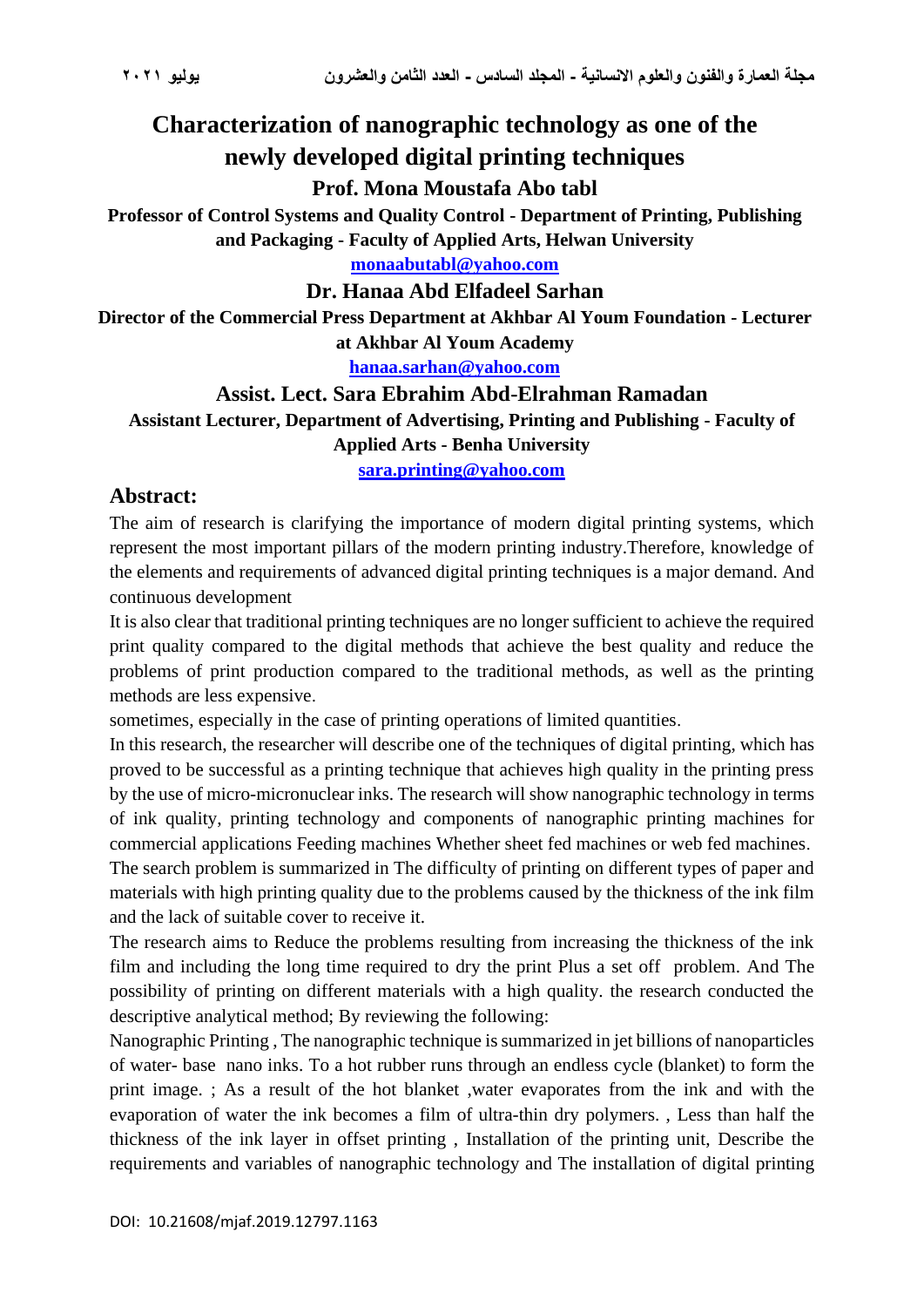machines with nanographic technology has been reviewed in the both (sheet and web) fed digital printing machines .

# **Keywords:**

Nanographic Printing,ink ejectors, perfector

# **Research introduction:**

Digital printing techniques vary and differ clearly in terms of printing technology, machine installation and the ink used. Digital printing techniques are constantly evolving and more advanced new technologies appear, which requires the need to know everything new in order to keep pace with the development process, as well as in order to improve quality and raise the efficiency of the final printed product, Nanograph technology is one of the new technologies in digital printing that uses high-quality nano-inks, which improves the properties of the final product and the color appearance of the print.

In addition to its advantages and the simplicity of installing its machines, it is easy to operate and print registration, and the secret of its high print quality lies in the micro-nano-micron inks, which ensures the registration of the most accurate network points that cannot be seen with the naked eye, which guarantees full printing of details without any loss in network points, in addition to the mechanical printing The technology performs the complete transfer of the color printing image to an intermediate surface, which achieves full color transfer to the surface of the material.

## **Research problem:**

1- The arrival of traditional inks to the surface of the paper causes some printing problems caused by the increase in ink thickness, impregnation and dryness, and then it has become necessary to work on solving these technical problems.

2- The use of traditional inks in printing, whether traditional or digital, leads to many problems that affect print quality, and then it has become necessary to rely on nano-micronized inks.

## **Research goal:**

1- Reducing the problems resulting from the increase in the thickness of the ink film, including the length of time required to dry the edition and the problem of off set

2- The possibility of printing on different materials with high quality.

3- Reaching the highest levels of color values production as a result of using nano-micronized inks.

## **Research Methodology :-**

The descriptive analytical method was followed in this research.

## **Research Results:-**

#### **Through the theoretical study, the following was concluded:**

1- Avoiding many printing problems related to offset printing inks, as the nanograph technology achieves high print quality in printing through the printing mechanism that includes heating the